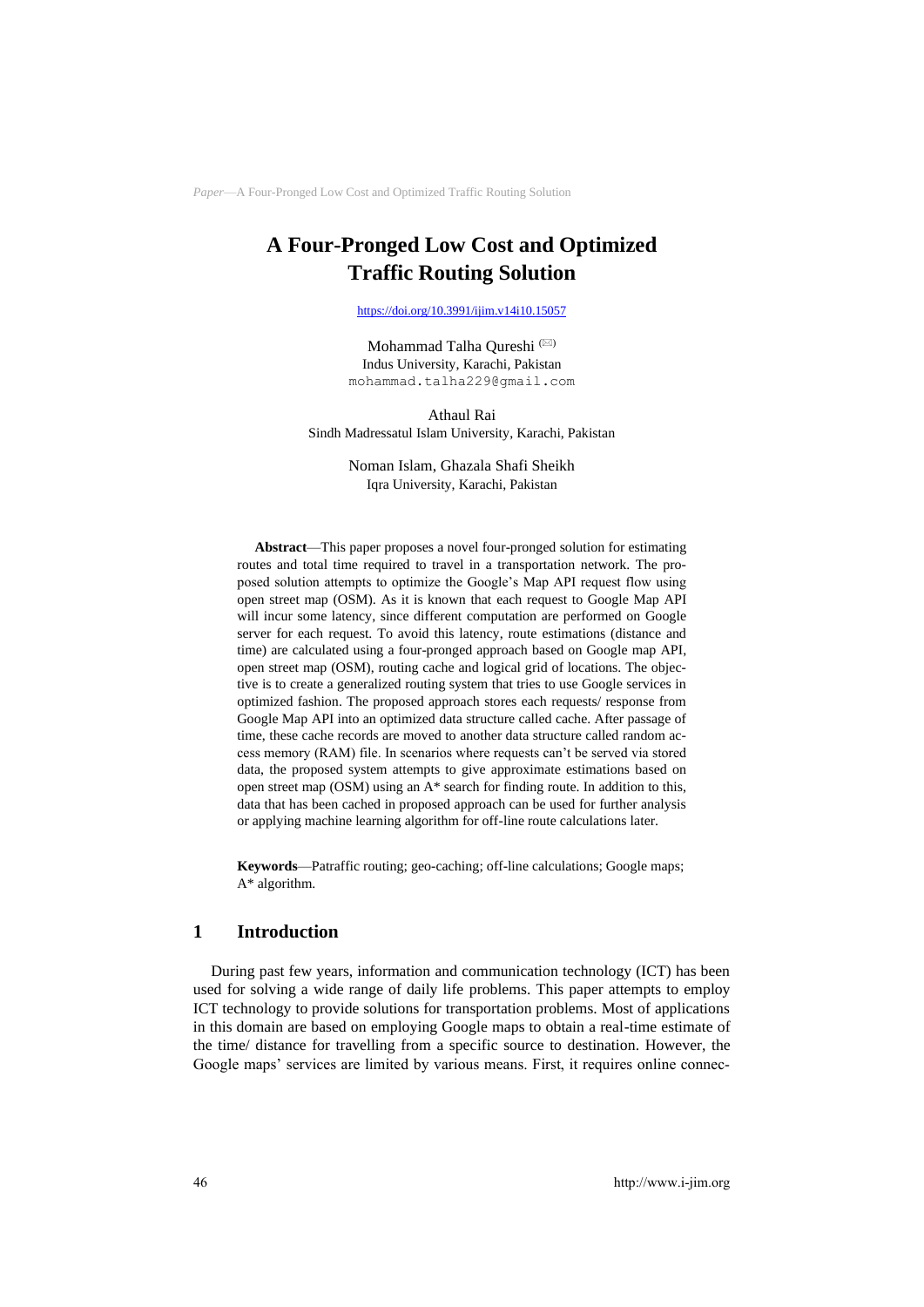tivity and hence, it can't be used in offline mode. Secondly, the online request/ response will incur delay in obtaining a time/ distance estimate. Finally, the Google map services are based on pay-as-you-go model and require payment after some initial number of free requests / day (limited quota problem). The hypothesis of this paper is that one can use the Google maps in optimized way by employing a fourpronged solution and utilizes multiple secondary sources to facilitate end-user in achieving their objectives.

The objective of the paper is to facilitate geo-estimations intensive tasks or applications such Careem, Uber and similar type of food services. In such applications, several end-user's request for the distance and time estimations from source to destination and sometimes these requests have overlapping parameters. Hence, for each of request, often calculations are performed at server end repeatedly. For example, a person from location *A* request for the Google real time estimations such as route, distance between the points *A* and *B* along with the time required to travel. Google Map Application Programming Interface (API) will do these calculations for user at location *A* to location *B*. Now suppose some other user at Location *A* or near Location *A* make request for Google estimations for location *B* or near location *B*. Google Map API will repeat the calculations for this user as well. Considering this as redundant calculation and supposing that traffic behavior may not change much in last 10 minutes, if one can store previous calculations of user 1 and furnish these calculated values to user 2, one can save time and increase performance in term of response time. Now consider the scenario, where a lot of users are requesting for the routes and time. There is a high chance that most of the users' requests will have overlapping parameters. Suppose, there is Pizza shop that provides home delivery services to users from different locations (in most of the cases users will make a request from nearby locations and most of the users will be near to each other). We can save a lot of time by providing pre-compiled results to requests that are nearby. This will help to improve routing service of applications and hence will reduce networks load. The scenario has been shown in Figure 1.

Figure 1 show a location map in which there is an on-line pizza free home delivery system and users from different locations place their orders. The pizza shop system should provide the route, time and distance estimates. Suppose there are 16 users placing orders in any sequence and the system hits the Google MAP API 16 times to calculate routes. If average time for hitting Google Map API is *t* seconds, then total calculations will take 16*t* time. But, if one carefully observes scenario, the users in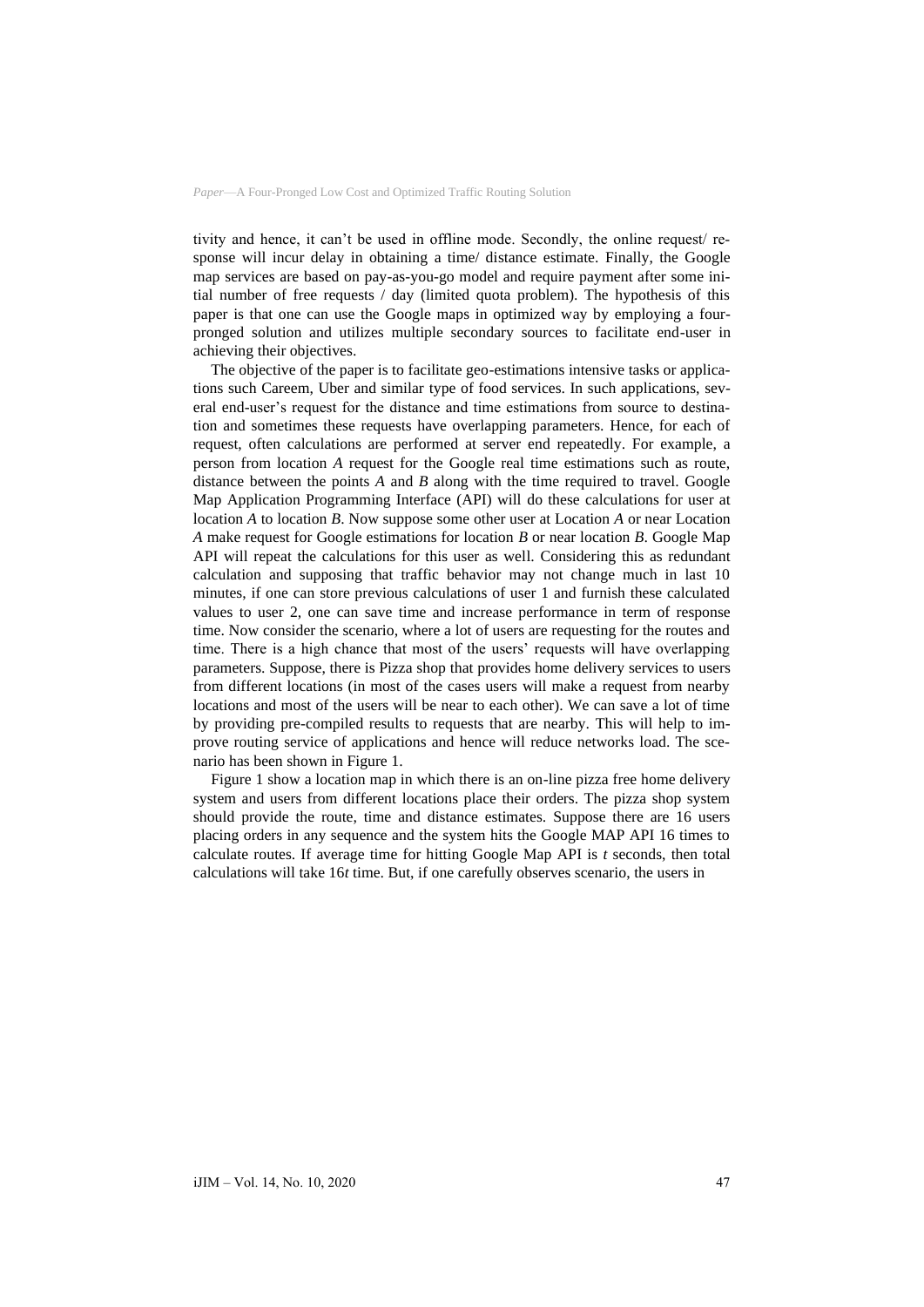



**Fig. 1.** A pizza shop providing home delivery services from nearby locations

some locations (as shown in figure by group 1 and group 2 labels) are much closer to each other. So, there should not be separate estimations and we don't need to hit Google Map API for users in Group 1. We can use the first requests estimations for all the users in group 1 and same is the case for group 2. So, according to proposed system, Google map API will be hit for one user in group 1 and same compiled results will be used for all the other users. This will take only *t* time. Same will be the case for users in group 2 taking *t* time and all other users (remaining 3 users) will be entertained separately. This is because they are far from group 1 and 2, and one cannot use compiled results for these users. So, the total time to facilitate all requests will be just 5*t* second which is very less than scenario discussed earlier. All the pre-compiled results will be stored locally in some very fast data structure. This paper uses dictionaries because they require constant time to search. The traffic behavior changes after some time depending upon the day and events. So, one cannot use these compiled estimations for all the future requests. Hence, the proposed approach removes these records after some time and moves these records to another file, for later use. This data will be use in future for applying machine learning algorithms and for off-line navigations and estimations up to great extent and make off-line estimations accepta-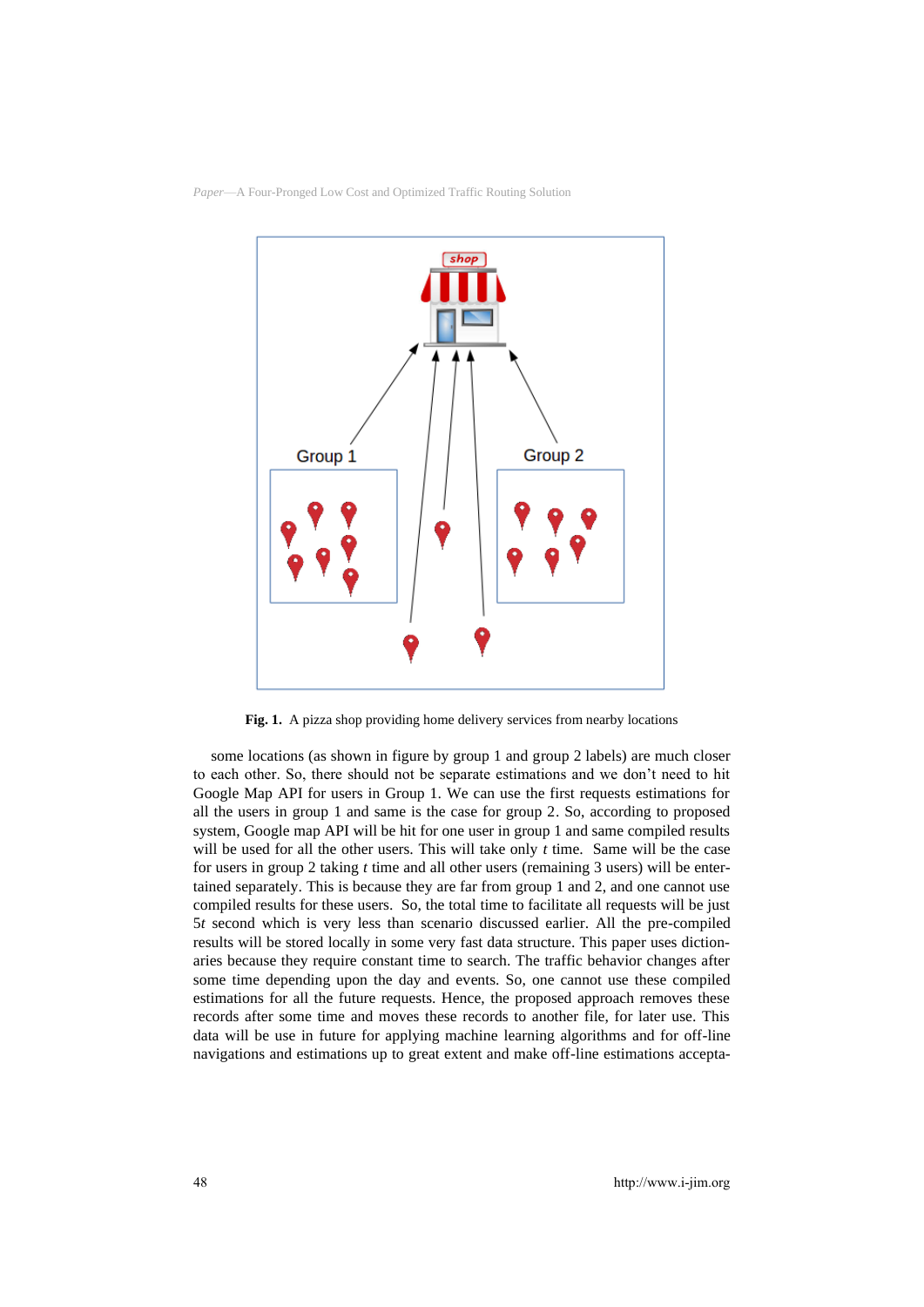ble. In case of any issue such as when Google API key issue arises and maximum limit exceeded and Google Map API is not responding, the proposed approach uses open street map (OSM) to get the route and distance between two locations. The OSM map will not give real-time information, but one can approximate it using the vehicle type and speed using speed formula. Of course, this will not be a real time estimate, but will be very close to actual value. In case of OSM failure, the proposed approach uses old records with adding some traffic ratio. The last resort to respond to user request is Grid, when all the above approaches fail to respond. Grid is compiled information of locations. The proposed approach creates grid of locations and then store information like grid center, distance between all grids, time required to travel between grid, and these estimations will be very far from actual estimations. As one goes down in hierarchy, the accuracy of estimations decreases.

Rest of the paper discusses the propose approach. The next section provides related work. The proposed methodology is then discussed which is followed by results section. The paper concludes with providing future work and recommendations.

## **2 Related Work**

There has been a plethora of literature cited for traffic routing problems. [1] has employed a weighted graph-based approach using open street map for blind pedestrian. A performance comparison of various traffic routing algorithms has been provided in [2]. In [3], the Open Street Map evolution in Germany for car navigations and street view has been discussed. In another work, a large-scale disaster management system has been discussed through large-scale simulation using Global Information System (GIS) data [4]. [5] have shown the OSM network as multi-attribute graph such as traffic signals, road types, points of interest etc. and the traversing of this graph has been shown. Routing algorithm in such multi attributes network has been discussed.

An optimization framework/ dynamic vehicle routing solution along with a backbone algorithm is proposed in [6] that allows dispatching of ride sharing taxis. The problem is formulated as an efficient network flow mixed-integer optimization problem. Through experiments, it was shown that the optimization solution has significantly better performance compared to greedy algorithms.

A dynamic routing and pricing model called extended Pickup and Delivery Problem (PDP) based on electricity price and passenger satisfaction problem has been proposed in [7]. The algorithm attempts to find an optimal route considering all the driver's requirement along with reducing the total cost of operation. Concept of providing real time services has been shown in [8]. Authors have discussed the map services by Google, Bing and also show the use of large amount of spatial data of OSM. They have shown applications of their proposed system in web and over handheld devices. They have also shown that OSM providing us same shortest routes and information related to round time trip planning. But the only issue they are not dealing about the real time traffic behavior and time estimations.

Authors in [9] describe the comparison between accuracy of Open Street Map and Google Maps and Bing Maps. Five case studies cities and towns were selected for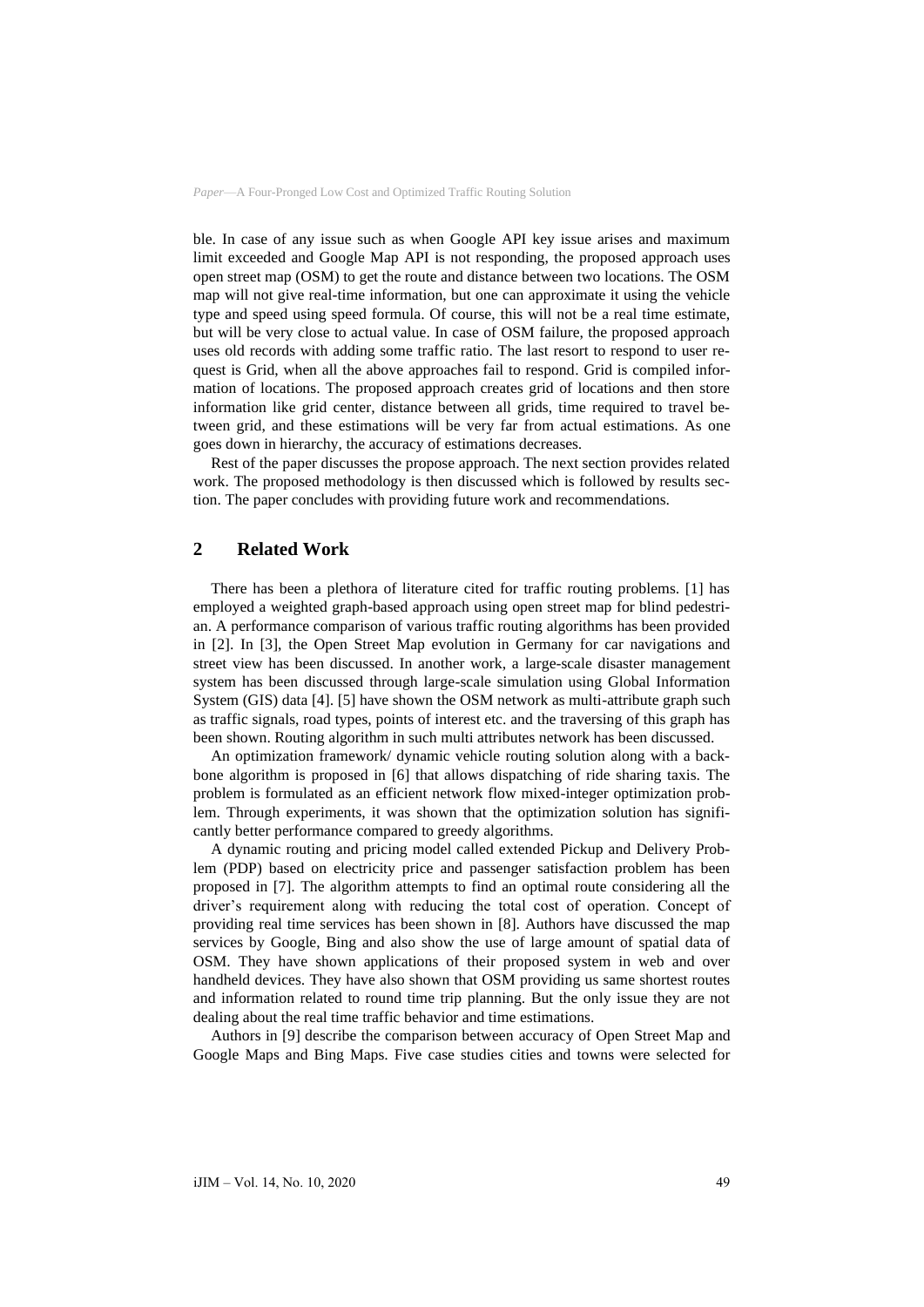comparison. Comparison was performed under three different parameters spatial, currency and ground truth positional accuracies. The authors came up with conclusion that OSM had almost similar results in comparison with Google Map and Bing Map. Hence, OSM can be used as alternative for location-based services where there is access to high quality geo-spatial data is easy.

[14],[15] and [16] discussed the data caching process for off-line navigation purposes. This can be used for web as well mobile to make accessible world-wide. Concept of downloading off-line maps gives users feel of on-line navigations maps. The proposed system has been capable of giving routes, distance and estimates of cost required to destination by cab, bus or any transportation services. In [17], Google maps have been used to determine traffic levels in cities.

In several studies, Vehicular Ad hoc Network (VANET) has been used for realtime traffic routing purpose [20]. The basic idea is that a number of vehicles on the road collaborate in real-time to solve a wide range of safety and non-safety problems such as parking lot prediction, ramp metering, congestion avoidance, collision avoidance and gaming applications. In this direction, [19] provided a grid-based approach to traffic routing in vehicular ad hoc network. Messiah is an android application that informs about the traffic conditions in real-time and enable the driver to take proactive decisions [21]. An ant-colony based traffic aware routing protocol has been proposed in [22]. To reduce traffic in urban transportation, a traffic guidance model has been presented in [23]. The proposition is based on considering the collective attributes of the entities involved in a transportation system having different interests, goals and regulation. A novel eco-routing strategy has been proposed in [24] that proposes an energy efficient route considering accelerations and impact of road infrastructure. In [25], deep learning has been used to improve the performance of OSM. A walkability evaluation using OSM has been performed in [26]. A ship routing scheme has been proposed in [27]. The proposition considers the ocean currents and waves for the computation of optimal ship tracks. The system is based on estimating hazard and cost associated to known routes in Atlantic Ocean. The system analyzes sea state, hydrodynamics, and meteorological models. Finally, an Internet of Things (IoT) based traffic routing solution has been proposed in [28]. The objective is to cater to traffic jams. The solution is proposed for motorcycle riders.

**Research gap**: Based on the extensive literature review, it has been found that Google map API has several limitations. It can't be used in offline mode. The online request/ response model incurs delay in obtaining a time/ distance estimate. Additionally, it is based on commercial model. The objective of this paper is to employ Google map API and open street map in an optimized manner to provide services to geointensive applications. To our knowledge, no such approach currently exists. Most of the approaches are based on employing Google API or offline maps. However, no such mechanisms exist for updating routes in offline mode.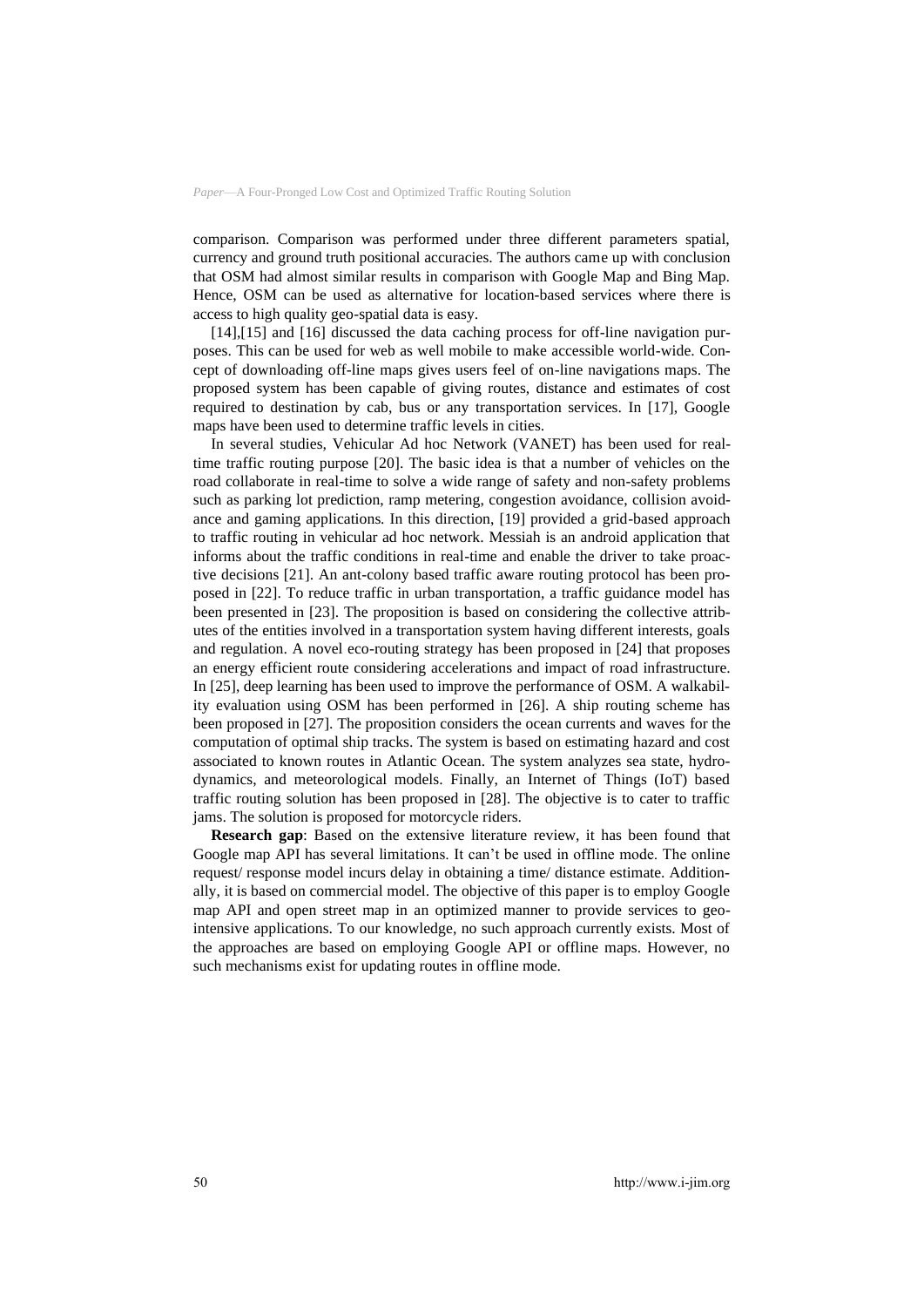# **3 Methodology**

Figure 2 describes the block diagram of the essential components required for the working of proposed scheme. There is a user agent that accepts the requests from the end-user. An agent is an autonomous entity that can act on behalf of end-user to perform several actions. The requests from the end-user can be for a route between two destinations. The end-user will be interacting through a client application that can be a mobile device, a website or a desktop client. There are few data sources available that can be used to serve the end-user's request. For instance, the distance and time estimates can be furnished to end-user from the local cache if the similar request has been entertained sometimes earlier. Alternatively, the information can be fetched from Google maps. In case the requests can't be fetched as the total quota of the Google map requests have been over, then the requests can be entertained using Random Access Memory (RAM) file, open street map or using the grid structure. The cache maintains the currently hot data and then it is moved to RAM file.

Listing 1 shows the pseudo-code describing the working of proposed approach. The end-user request is checked in the cache first. If a record exists there, it implies that someone has already made similar request earlier (the threshold is set to 10 minutes in the experiments). So, the algorithm returns the same estimation saved in cache without posting a request to Google API. The proposed approach avoided the API call time; hence improved the performance in term of response time. The logic behind this is simply that it is most probable that the traffic pattern and other factors may not change in this specific time period. The records in cache after some specific time is moved to other repository called RAM files. RAM contains old records that are transferred from cache after some time *t*. This data is stored for different purposes such as finding patterns and applying machine learning algorithms to provide off-line navigation. This data is used to find estimations when Google API hits and cache failed to answer query. When the quota for free Google API hits completes, then requests will be served from RAM. In RAM, the records are not real-time estimate, but are quite acceptable as the traffic estimates don't change very quickly. If RAM is unable to answer query, then request estimations will be searched in open street map, which is open source community off-line map. This uses A\* search algorithm for finding optimal path between source and destination. In case OSM is also unable to answer query, then it is checked in grid, which is based on the area/region divided into grid like structure. This paper stores different information about grid, like grid inter-distance and center of each grid. The proposed approach just picked the grid of source and grid of destination and then finds distance between two grid and return estimations. A number of data structures are used for storing the information in various data sources.

a) **Cache file:** For storing Google data such as estimated distance, estimated time and route information for off-line usage, we store the long textual and numeric information in dictionary i.e. Java Script Object Notation (JSON) format, keeping the memory and searching time constraints in mind.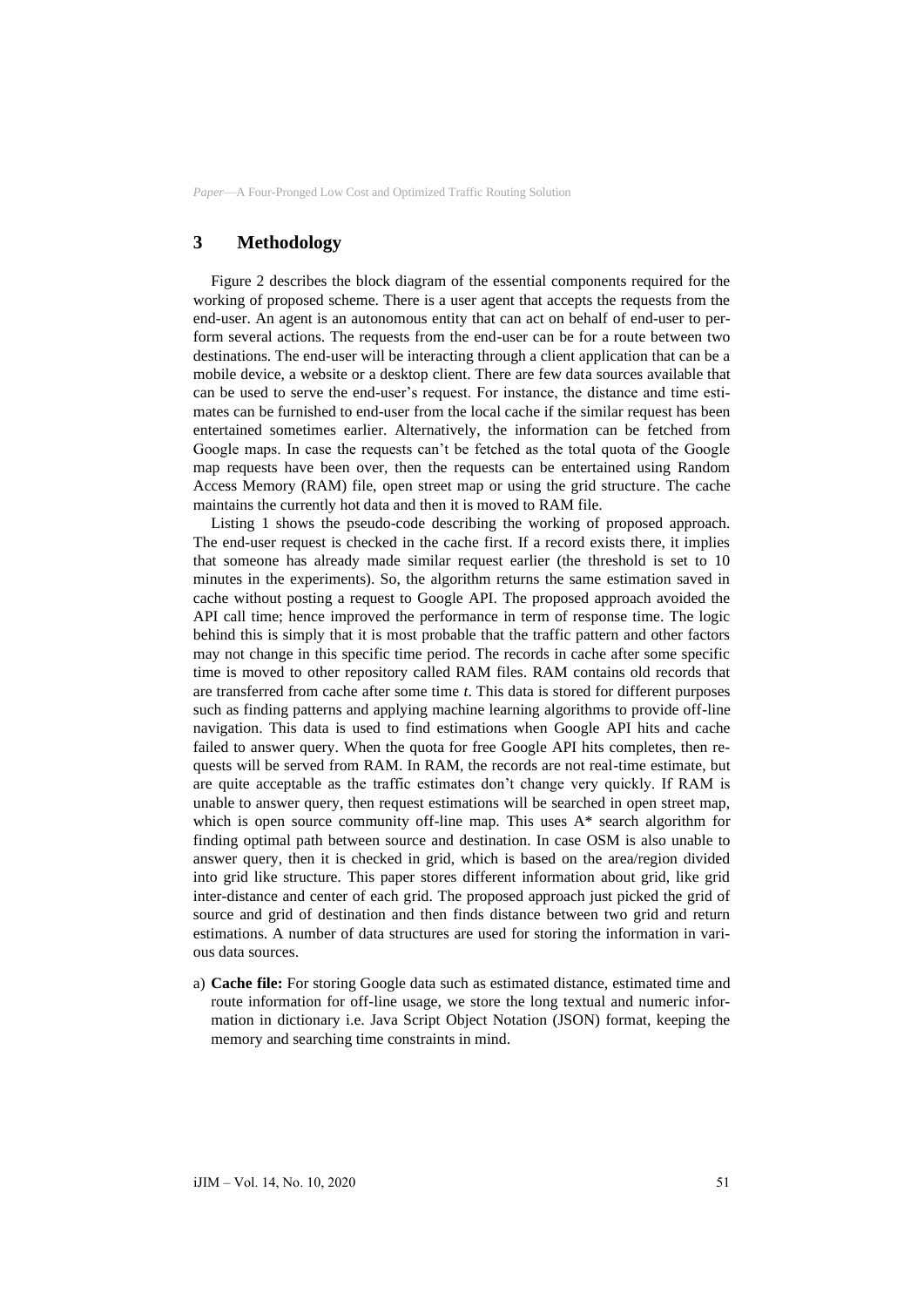

**Fig. 2.** Block diagram of proposed approach

The source and destination latitudes are used as key and all the information like distance, duration, and other routing information are stored as values. The latitude and longitude are stored up to 4 decimal places because the distance changes are less significant after 4 decimal places. The structure of dictionary (cache) has been shown Figure 3.



**Fig. 3.** Structure of Cache.json file

b) **RAM file:** RAM file is also similar to cache data structure, but the only difference is that it contains old records. The records that exist in cache for more than 10 minutes are transferred to RAM file structure. This data is maintained for finding patterns from data to apply machine learning algorithms for fast, optimized and real time navigation services in web-based systems or mobile applications.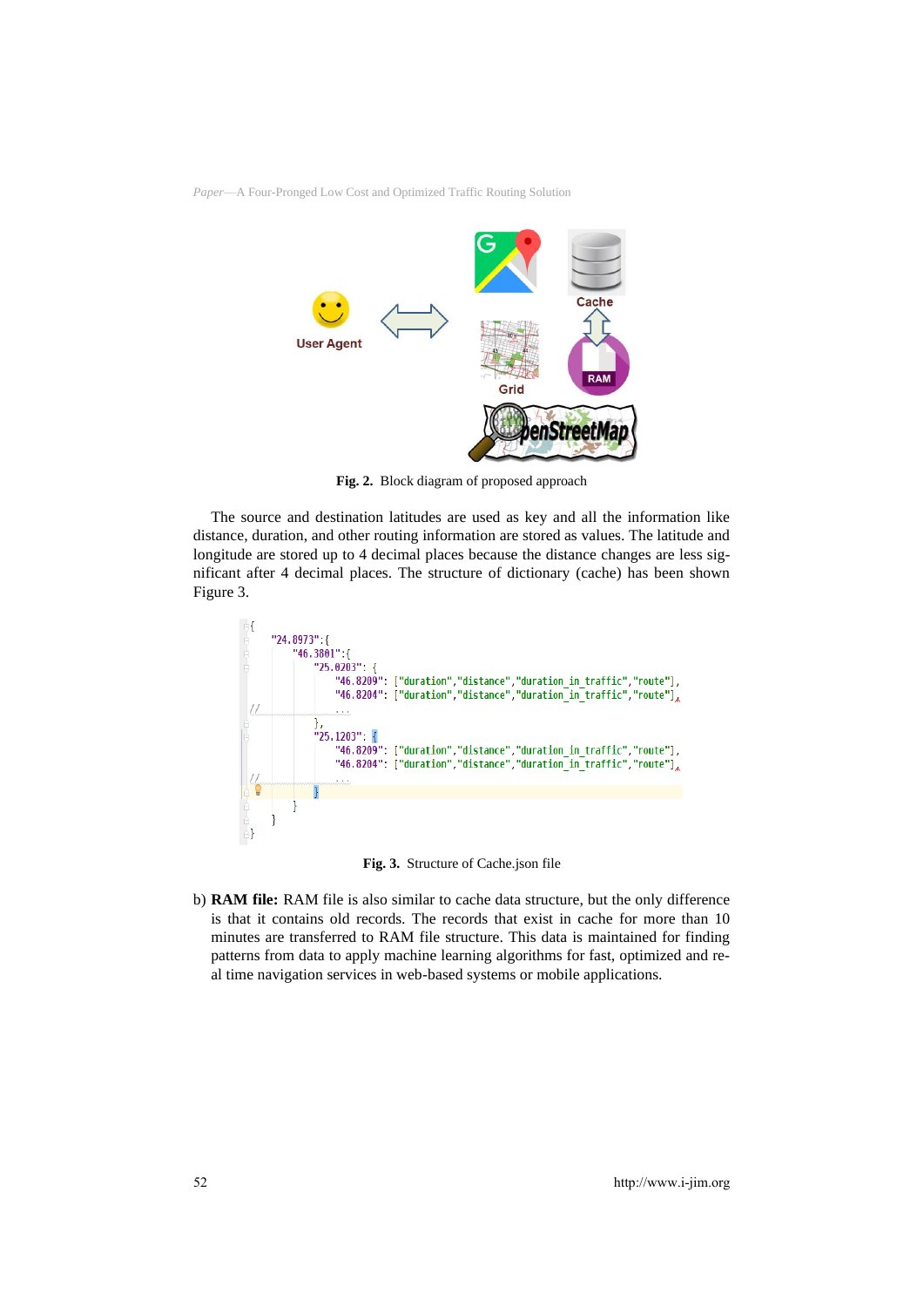| Listing 1: Pseudo-code describing the working of proposed scheme        |  |  |  |  |  |
|-------------------------------------------------------------------------|--|--|--|--|--|
| <i>cache:</i> a data structure (dictionary) used to store fresh records |  |  |  |  |  |
| ram_file: data structure used to store old records                      |  |  |  |  |  |
| OSM: Offline map, Location information                                  |  |  |  |  |  |
| grid: Location Information                                              |  |  |  |  |  |
| check request in cache                                                  |  |  |  |  |  |
| if record in cache                                                      |  |  |  |  |  |
| return estimations                                                      |  |  |  |  |  |
| else if you have Google Hits                                            |  |  |  |  |  |
| return estimation                                                       |  |  |  |  |  |
| add records to cache                                                    |  |  |  |  |  |
| move records after some specific time                                   |  |  |  |  |  |
| else                                                                    |  |  |  |  |  |
| check record in RAM                                                     |  |  |  |  |  |
| if record in RAM                                                        |  |  |  |  |  |
| return estimations                                                      |  |  |  |  |  |
| else if record in OSM                                                   |  |  |  |  |  |
| return estimation                                                       |  |  |  |  |  |
| else                                                                    |  |  |  |  |  |
| return estimation from Grid                                             |  |  |  |  |  |

c) **Open street map (OSM) file:** In the OSM layer, the information is saved into grid structure. The only problem with OSM is that we can find route between source and destination, but we cannot get time required to travel between source and destination. For this purpose, we have used the route points to get distance between source and destination by using Euclidean Formula as follows:

$$
d = \sqrt{(x_2 - x_1)^2 + (y_2 - y_1)^2}
$$

To calculate the time required to travel from source to destination considering the vehicle type, following formula is applied:

$$
t = s / v
$$

As OSM is off-line version of Maps, so may be outdated, and will provide slightly old directions that are obsolete now. But these are rare cases as highways and motorways and trunks changes very rarely.

d) **Grid structure:** If the information can be obtained from cache, Google map or OSM, the last resort is to use a Grid like structure. In this strategy, the whole map is divided into grid. Information related to grid like distances between grids, center of grids, and the compiled distances between grid centers and the time required from one block to another is already stored. Upon request for a particular source and destination, source and destination blocks are identified and then compiled distance and time are returned.

#### **4 Results and Discussions**

The proposed methodology has been tested on different test cases. Figure 4 shows the grid created on Riyadh city. In the first experiment, the average Google map API hit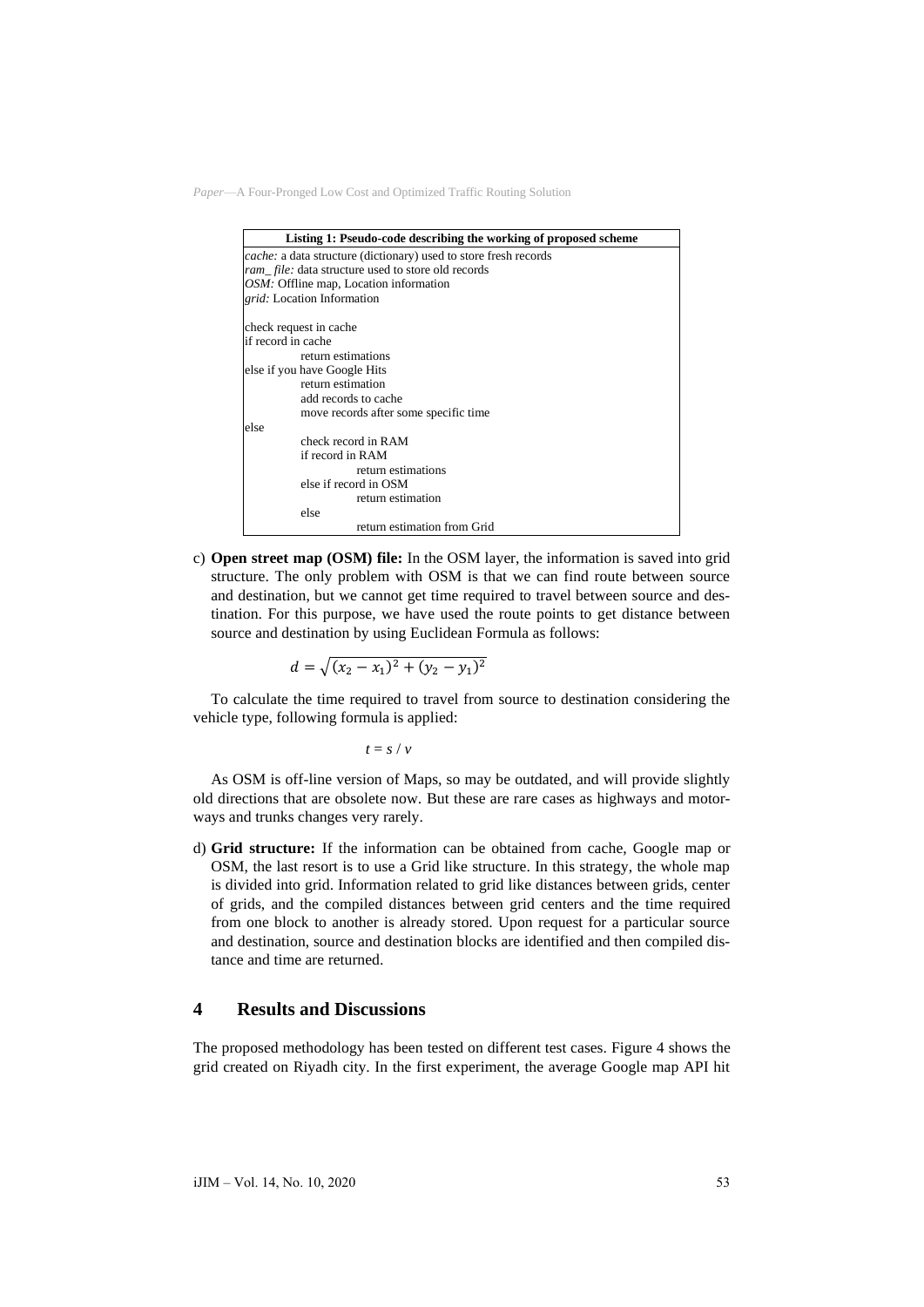time is calculated for 20 hits that were made one after another from source *A* (24.8973,46.3801) to destination *B* (24.1708, 47.2773). Table 1 shows the results. The Google map API took 1.77855806351 sec to process these requests. After these hits, the records were stored in cache and the request is made again but this time, they are served from cache which takes just 0.136595964432 seconds. It is concluded that the average time from cache is found to be very less time as compared to Google map API hit. In this scenario, the time and distance between source and destination were 106 minutes and 148 km respectively.



**Fig. 4.** Grid created on Riyadh city

|  |  |  |  | Table 1. Time and distance comparison between proposed and Google map API |  |
|--|--|--|--|---------------------------------------------------------------------------|--|
|--|--|--|--|---------------------------------------------------------------------------|--|

|               | Time using<br><b>Google Map</b> | Time using<br>proposed approach | <b>Distance using</b><br>Google map | <b>Distance using</b><br>proposed approach |
|---------------|---------------------------------|---------------------------------|-------------------------------------|--------------------------------------------|
| At $t=0$      | 106                             | 106                             | 148                                 | 148                                        |
| At $t=5$ min  | 106                             | 106                             | 148                                 | 148                                        |
| At $t=10$ min | 113                             | 106                             | 148                                 | 148                                        |
| At $t=60$ min | 17                              | 106                             | 148                                 | 148                                        |

We continued this experiment further. After 5 minutes the statistics remains same using Google map API or using the cache. Both sources were providing similar answers. After 10 minutes the records become stale in cache, so they are transferred to RAM file. In the next step, the results were again compared to determine the effectiveness of proposed scheme. So, the paper compared statistics for the same source and destination from Google map API and the RAM. It is found that the traffic behavior changes in that time duration. Google now show time required as 113 minutes which shows the traffic increase on that route, due to which the Google API shown more time. The result from RAM file were however still acceptable with a small difference of 7 minutes; while distance remains same. After 1 hour, the estimated time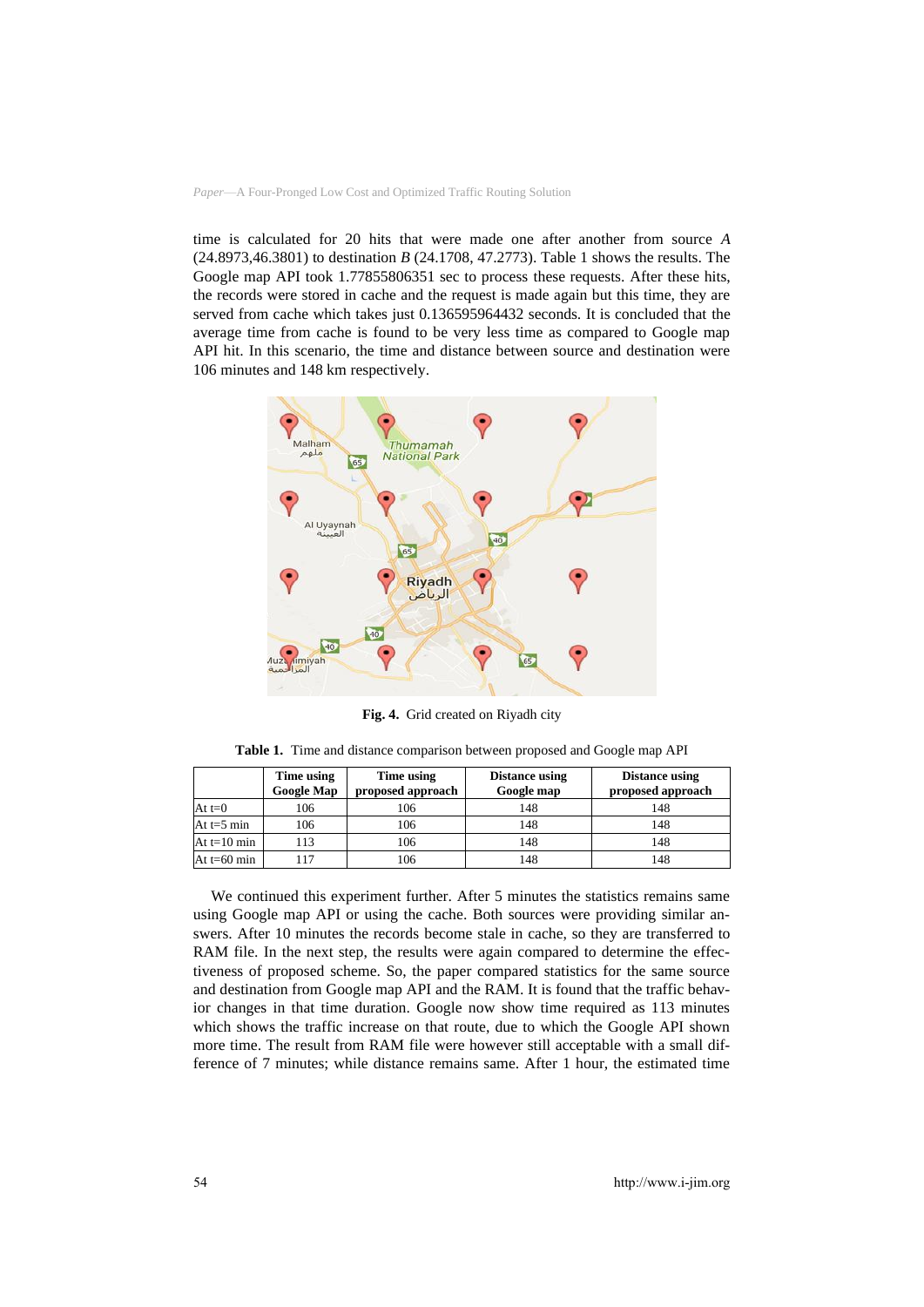changed for same source and destination, that was observed 118 minutes, which is 5 minutes more than second reading and 14 minutes more than first reading. We can identify this traffic pattern by reading different values at different times of day. These observations shown the effectiveness of cache and RAM file; hence the working of proposed methodology.

We analyzed the distance calculated by OSM and Google map. It is to be noted that the OSM returns route in form of nodes (latitude and longitude pair) as shown in Figure 5. Same request is calculated by using Google map API and that return the route shown in Figure 6. It can be observed that route returned in this case is slightly different. This problem arises due to the fact that open street map doesn't return the information in real-time. Hence, one needs to update the OSM map frequently. From map, it is cleared that OSM gives a short route. This may be due to the fact that path is temporarily not available or the path computed by OSM has become obsolete.



**Fig. 5.** Route between two points using OSM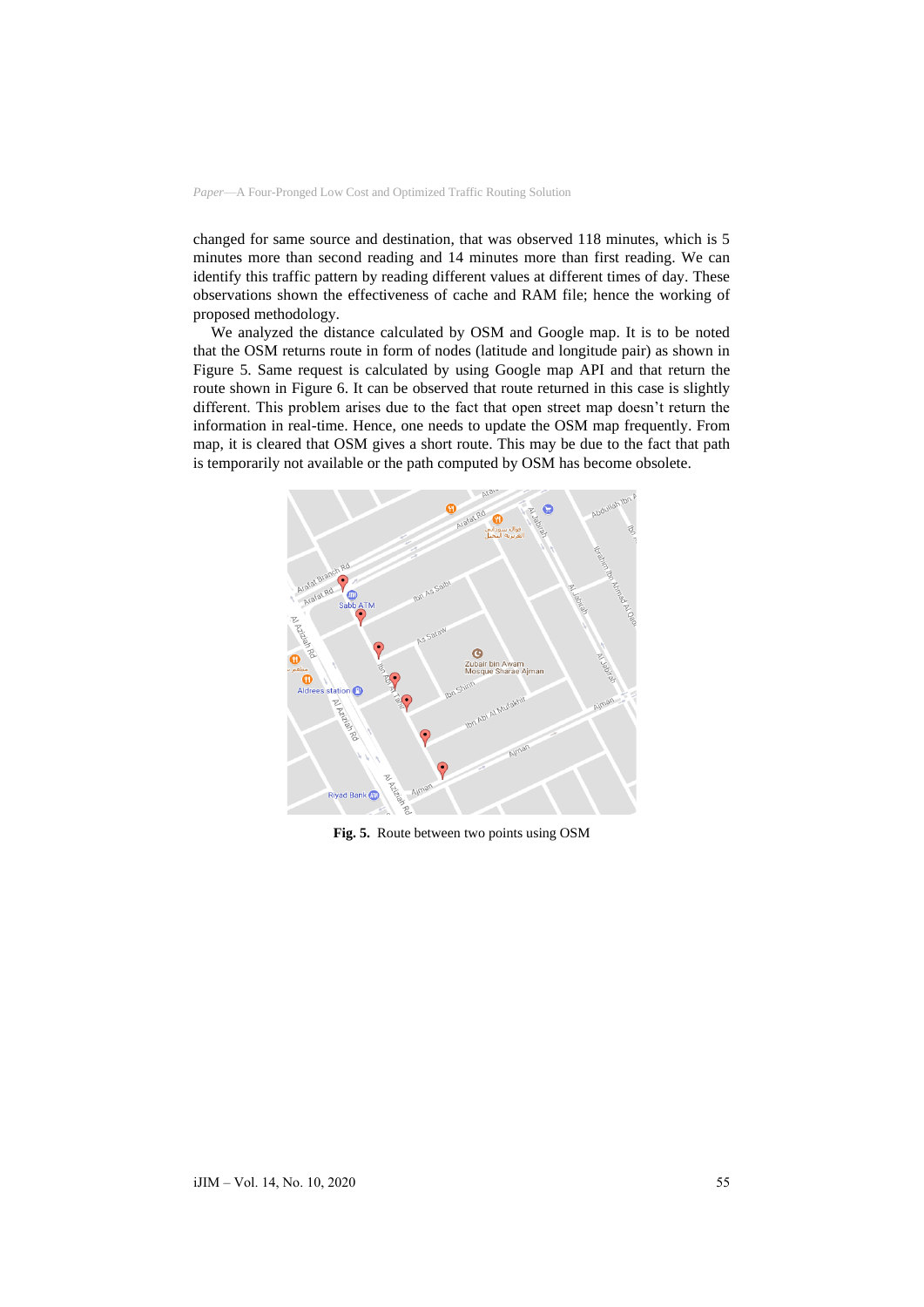



**Fig. 6.** Route between two points using Google MAP API



**Fig. 7.** Difference between OSM and Google MAP API distance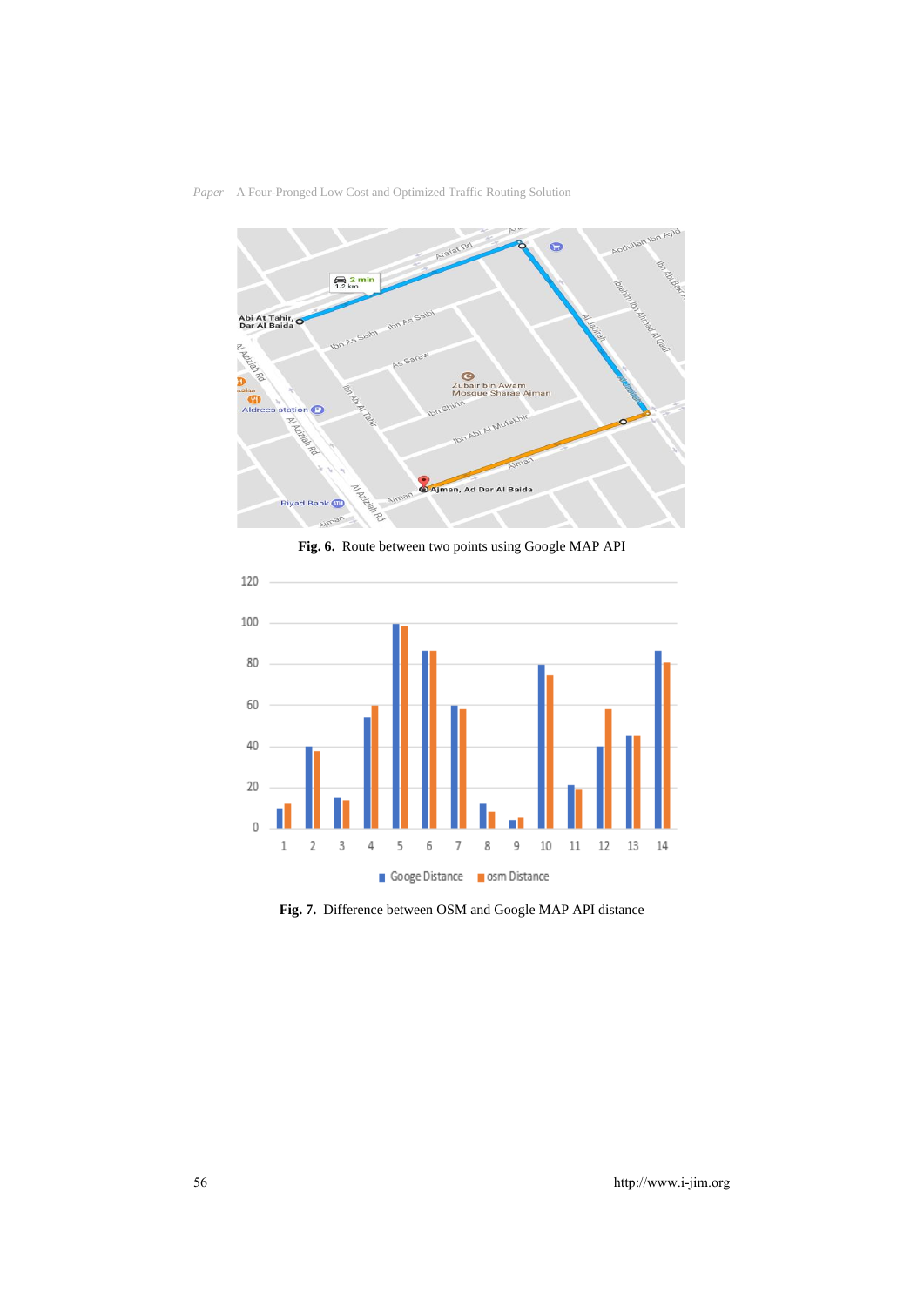

**Fig. 8.** Difference between OSM and Google MAP API time

Figure 7 and 8 shows the distance and time calculated between different sources and destinations using the proposed approach and Google map API. It is found out that these calculations don't differ substantially and hence, the proposed four-pronged solution can be reliably used.

Before we end this section, it is essential to mention the limitations of proposed approach. The only issue observed with the proposed approach was that open street map sometimes show outdated information in some cases. In real scenarios, the distance information doesn't change very frequently provided that the Google API doesn't remain inaccessible for months. The timing information can change based on the traffic situation that occurs at various times of the day; but that can be predicted. Hence, the proposed approach can be used for geo-calculation-based applications. But for mission critical applications, it can't be used reliably.

## **5 Conclusions and Future Work**

Proposed system has shown good performance in term of response time as compared to Google map API in terms of routes estimations and calculation. This can save a lot of time in geo-calculation intensive applications as discussed earlier in paper. In these cases, we can reuse the estimations calculated at Google some time ago for the current request if the request is same or nearby. Most of the hits that will take time and may cause network congestions and load on server in case of millions of requests, can be avoided by using cached data. This cached data after sometime, can be transferred to others files (RAM file) for later use. We have applied linear regression model on Google real time data and our system cached data, and it works up to acceptable accuracy. This can be improved in future using different parameters such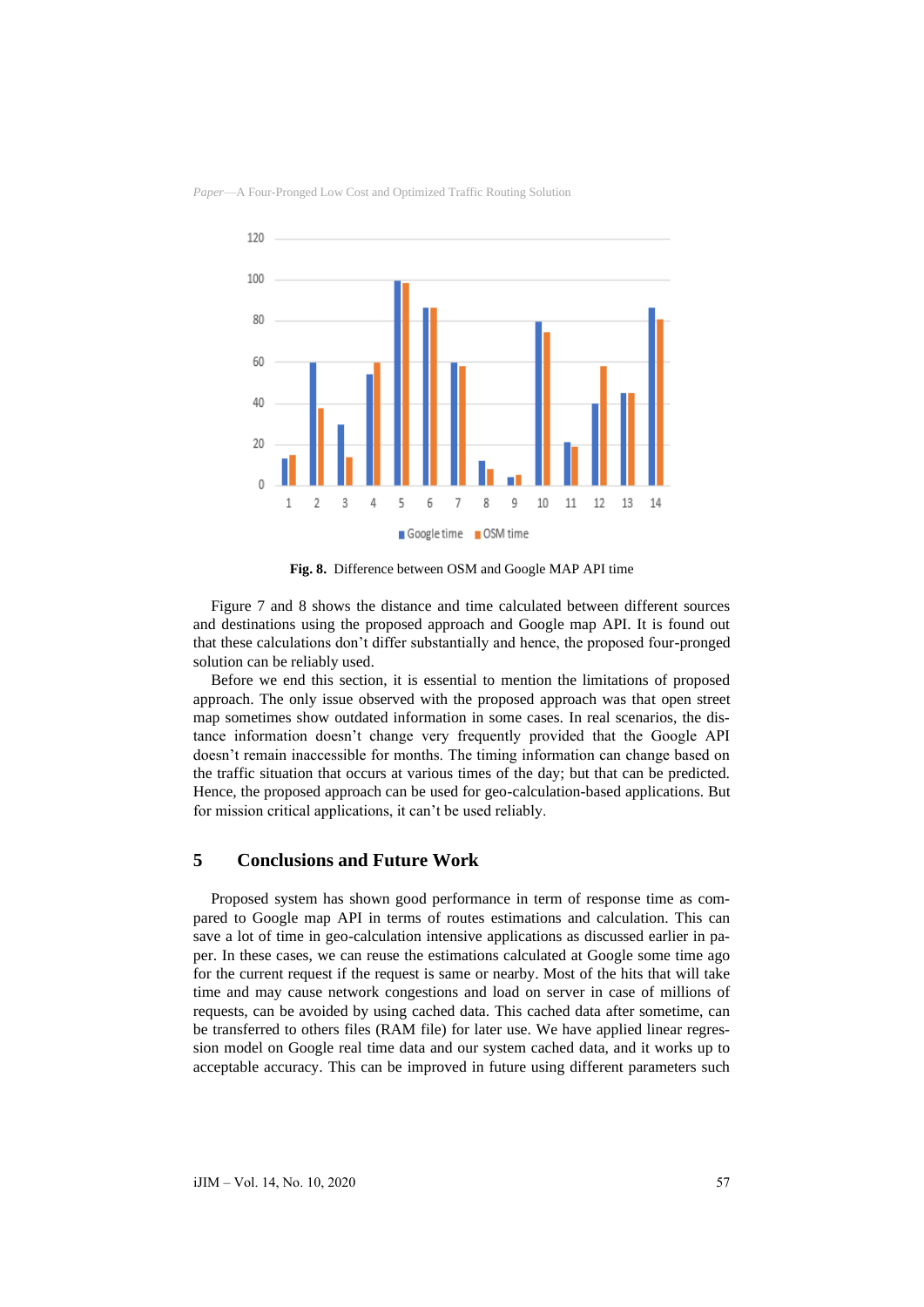as traffic ratio, time etc. in some location. We can also do offline navigations using this data, in case of network failure, if this data is locally stored on device. Apart from this information, the proposed system does not deal with emergency issues that occurs during that 10 or 15 minutes where we take compiled information from cache.

#### **6 Acknowledgement**

Thanks to our team, who has worked with us to follow the vision and lead, also for them to bear our many requests of making different suggested updates in algorithm in pursuit of accuracy and performance. We are very thankful for their respect and hardwork. Also, thanks to the organization Cubix, Iqra University and Sindh Madrassatul Islam University, that gave us an opportunity to work on most pragmatic-level industry-grade problems in the field of our passion.

## **7 References**

- [1] Cohen, A. "Building a Weighted Graph based on OpenStreetMap Data for Routing Algorithms for Blind Pedestrians", Master's Thesis, Technion Israel Institute of Technology (2017)
- [2] Hahmann, S., J. Miksch, B. Resch, J. Lauer & A. Zipf, "Routing through open spaces a performance comparison of algorithms", Geo-spatial Information Science (2017). [https://](https://doi.org/10.1080/10095020.2017.1399675) [doi.org/10.1080/10095020.2017.1399675](https://doi.org/10.1080/10095020.2017.1399675)
- [3] Pascal, N., D. Zielstra, and A. Zipf. "The street network evolution of crowdsourced maps: OpenStreetMap in Germany 2007–2011."Future Internet 4, 1: 1-21 (2011). [https://doi.org/](https://doi.org/10.3390/fi4010001) [10.3390/fi4010001](https://doi.org/10.3390/fi4010001)
- [4] Moritz, G. and C. Dornhege. "Realistic cities in simulated environments-an open street map to robocup rescue converter." In Fourth International Workshop on Synthetic Simulation and Robotics to Mitigate Earthquake Disaster (SRMED 2009) (2009)
- [5] Graf, F., H. Kriegel, M. Renz, and M. Schubert. "Mario: Multi-attribute routing in open street map." In International Symposium on Spatial and Temporal Databases, pp. 486-490. Springer, Berlin, Heidelberg (2011). [https://doi.org/10.1007/978-3-642-22922-0\\_36](https://doi.org/10.1007/978-3-642-22922-0_36)
- [6] Bertsimas, D., P. Jaillet, S. Martin, "Online Vehicle Routing: The Edge of Optimization in Large-Scale Applications" (2018)
- [7] Zhang, B., T. Chen, W. Su, "Optimal routing and charging of an Uber-like electric vehicle considering dynamic electricity price and passenger satisfaction", in proceedings IEEE Conference and Expo of Transportation Electrification Asia-Pacific (ITEC Asia-Pacific) (2016). <https://doi.org/10.1109/itec-ap.2016.7513013>
- [8] Dennis, L. and C. Vetter. "Real-time routing with OpenStreetMap data." In Proceedings of the 19th ACM SIGSPATIAL international conference on advances in geographic information systems, pp. 513-516(2011).<https://doi.org/10.1145/2093973.2094062>
- [9] Błażej, C., R. Jacob, P. Mooney, and A. C. Winstanley. "Comparison of the accuracy of OpenStreetMap for Ireland with Google Maps and Bing Maps." In Proceedings of the Ninth International Symposium on Spatial Accuracy Assessment in Natural Resources and Enviromental Sciences 20-23rd July 2010, p. 337. University of Leicester (2010)
- [10] Peter, M. and P. Corcoran. "Characteristics of heavily edited objects in OpenStreetMap. "Future Internet 4, 1: 285-305 (2012). <https://doi.org/10.3390/fi4010285>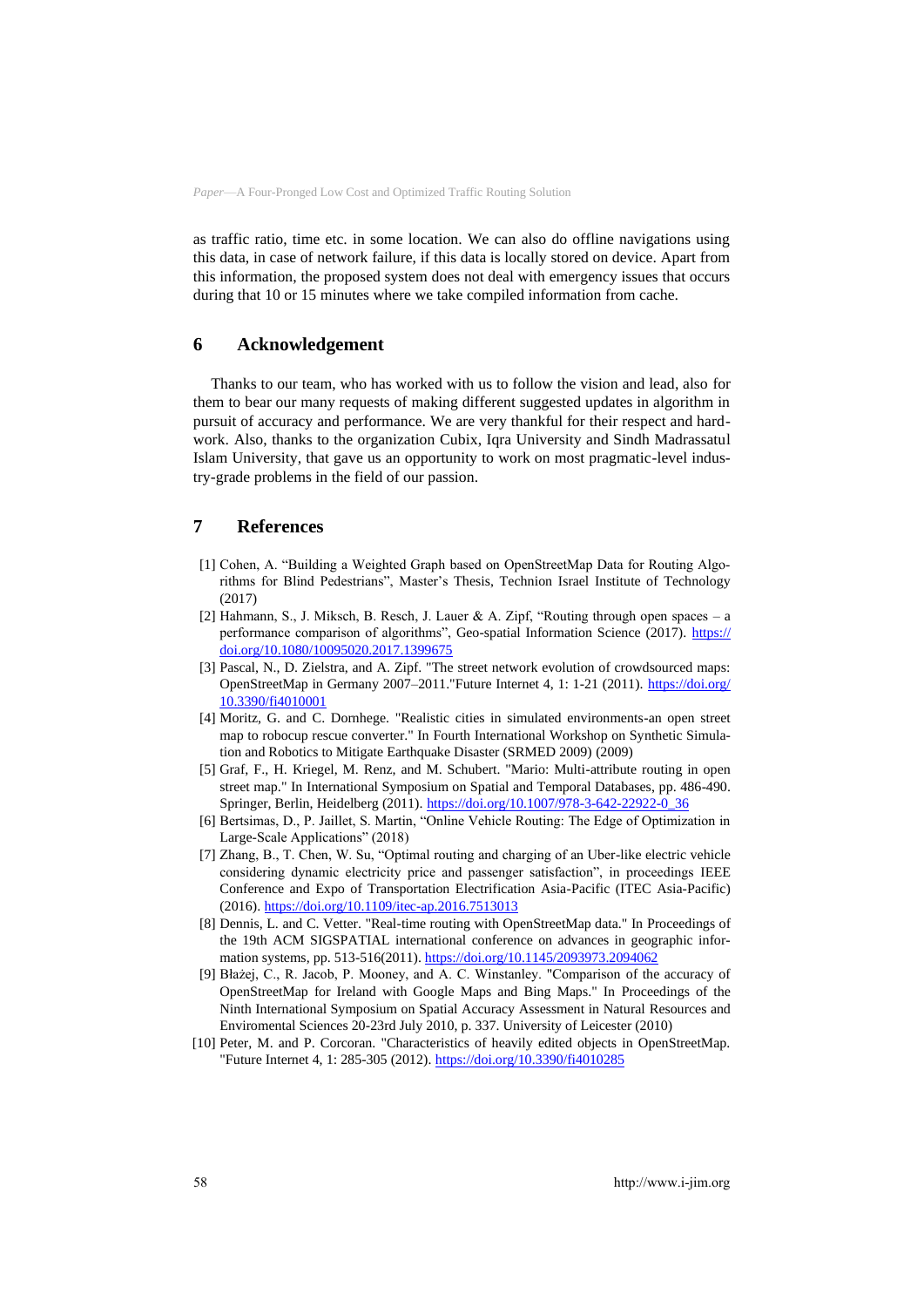- [11] Dragomir, A. C. Dulong, D. Filip, C. Frueh, S. Lafon, R. Lyon, A. Ogale, L. Vincent, and J. Weaver. "Google Street View: Capturing the world at street level. "Computer 43,6: 32- 38 (2010). <https://doi.org/10.1109/mc.2010.170>
- [12] Ioannis K. N, K. P. Valavanis, N. C. Tsourveloudis, and A. N. Kostaras. "Evolutionary algorithm based offline/online path planner for UAV navigation. "IEEE Transactions on Systems, Man, and Cybernetics, Part B (Cybernetics) 33, 6: 898-912 (2003). [https://doi.](https://doi.org/10.1109/tsmcb.2002.804370) [org/10.1109/tsmcb.2002.804370](https://doi.org/10.1109/tsmcb.2002.804370)
- [13] Yogesh, G. and G. Dudek. "Offline navigation summaries." In Robotics and Automation (ICRA), 2011 IEEE International Conference on, pp. 5769-5775. IEEE (2011). [https://doi.](https://doi.org/10.1109/icra.2011.5980094) [org/10.1109/icra.2011.5980094](https://doi.org/10.1109/icra.2011.5980094)
- [14] Curt A. S., A. J. Fuller, M. P. Rhoten, J. Perez, and S. R. Drake. "Caching data for offline display and navigation of auxiliary information." U.S. Patent 7,577,771, issued August 18 (2009)
- [15] Prithumit, D., N. Singh, S. Kumar, N. Rai, P. A. S. Naidu, and C. H. S. N. Iyengar. "Offline navigation system for mobile devices. "International Journal of Software Engineering & Application 1, 2 (2010).
- [16] Joy D., and K. M. Grennan. "Integrating online navigation data with cached navigation data during active navigation." U.S. Patent 9,927,247, issued March 27 (2018)
- [17] Pokorný, P. "Determining Traffic Levels in Cities Using Google Maps", in proceedings of Fourth International Conference on Mathematics and Computers in Sciences and in Industry (MCSI), Corfu, Greece (2017). <https://doi.org/10.1109/mcsi.2017.33>
- [18] Open Street Map. Available Online: [https://www.openstreetmap.org.](https://www.openstreetmap.org/) Last checked on April 21, 2020
- [19] Islam, N., Shaikh, Z. A., Talpur, S. "Towards a grid-based approach to traffic routing in VANET", in proceedings of E-INUDS (2008)
- [20] Vahdat H., A. Ramazani, T. Mohammadi, W. Mansoor, "A Survey on Context-Aware Vehicular Network Applications" (2016). <https://doi.org/10.1016/j.vehcom.2016.01.002>
- [21] Hadiwardoyo, S. A., S. Patra, C. T. Calafate, J. C. Manzoni, "An Intelligent Transportation System Application for Smartphones Based on Vehicle Position Advertising and Route Sharing in Vehicular Ad-Hoc Networks", Journal of Computer Science and Technology, 33(2), pp. 249-262. <https://doi.org/10.1007/s11390-018-1817-4>
- [22] Goudarzi, F., H. Asgari, H. S. Al-Raweshidy, "Traffic-Aware VANET Routing for City Environments—A Protocol Based on Ant Colony Optimization", IEEE Systems Journal (2018). <https://doi.org/10.1109/jsyst.2018.2806996>
- [23] Alvaro Paricio Garcia, Miguel A. L´opez-Carmona, "Multimap Routing for Road Traffic Management", in proceedings of International Conference on Practical Applications of Agents and Multi-Agent Systems, 2019, Spain. [https://doi.org/10.1007/978-3-030-24209-](https://doi.org/10.1007/978-3-030-24209-1_16) [1\\_16](https://doi.org/10.1007/978-3-030-24209-1_16)
- [24] Giovanni De Nunzio, Laurent Thibault, Antonio Sciarretta, "A Model-Based Eco-Routing Strategy for Electric Vehicles in Large Urban Networks", Comprehensive Energy Management – Eco Routing & Velocity Profiles, pp. 81-99. [https://doi.org/10.1007/978-3-319-](https://doi.org/10.1007/978-3-319-53165-6_5) [53165-6\\_5](https://doi.org/10.1007/978-3-319-53165-6_5)
- [25] Hampus Londögård, Hannah Lindblad, "Improving the OpenStreetMap Data Set using Deep Learning", Lund University, 2018.
- [26] Austin Dunn, Bailey Hanson, Christopher J. Seeger, "Evaluating Walkability in the Age of Open Data: OpenStreetMap and Community-level Transportation Analysis", Journal of Digital Landscape Architecture, pp. 119-128 (2018).
- [27] Nadia Pinardi, Matteo Scuro, Lorenzo Carelli, "Ship routing hazard maps", AtlantOS Deliverable, D8.10. AtlantOS (2019).